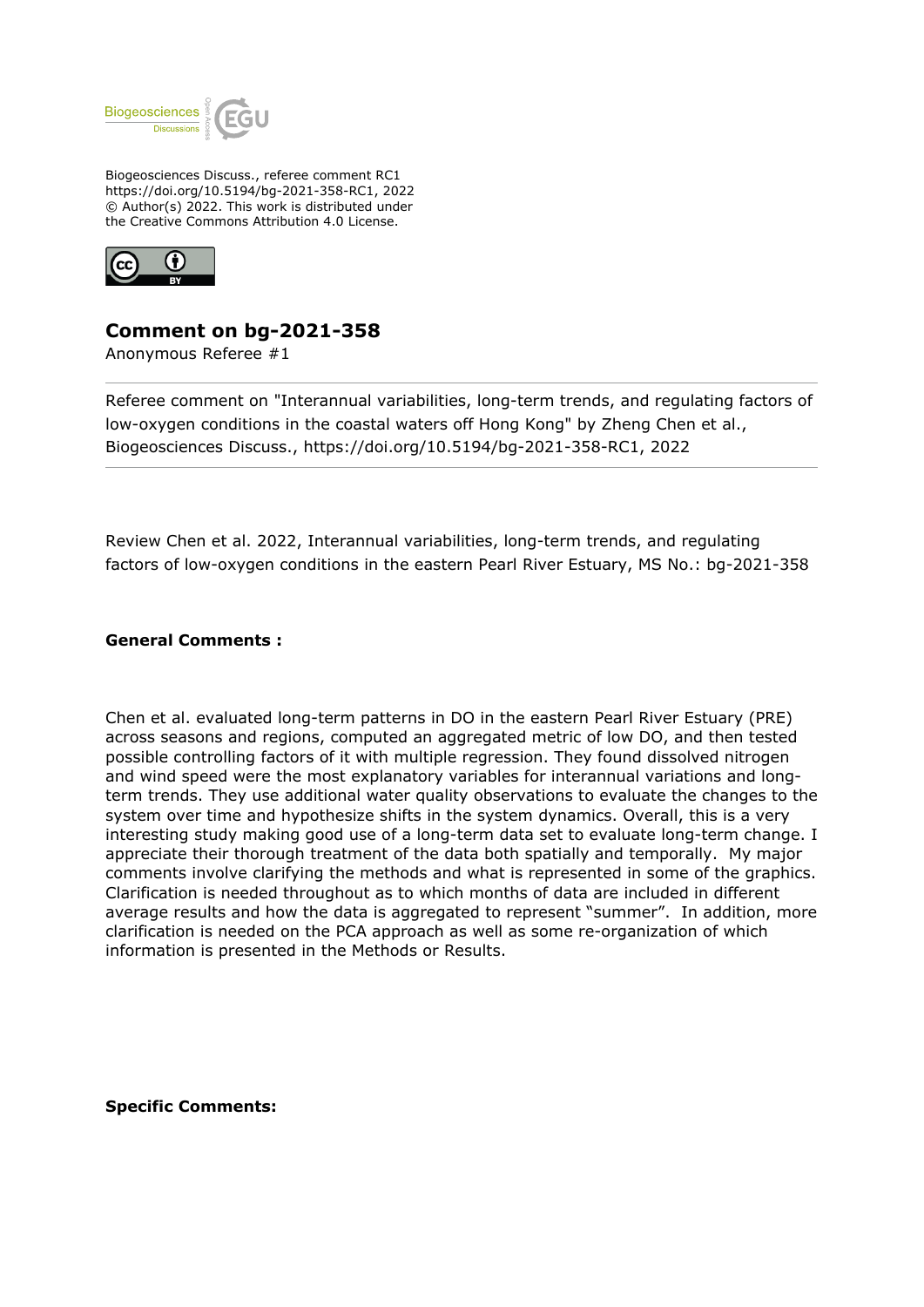- Lines 60 81: Within this section, please incorporate the reasoning for your focus on the Eastern PRE. Can you describe whether this region was selected from the larger PRE because this is where the longest term data is, or is it because this is where the lowest oxygen occurs? It would provide more context if you included some description in the Introduction about how water quality in this eastern region compares to the rest of the estuary.
- Line 104 Please describe what spatial interpolation approach was used in MATLAB for the interpolations. Also, since you have land in between some of the stations, how did the method deal with that? It would be helpful to show what the region looks like in vertical cross-section as a  $2<sup>nd</sup>$  panel of Figure 1 with the sample locations and depths indicated with dots. This would be like one of the panels of Figure A2, showing which depths each station is sampled at. This would be a helpful way to visualize the depths at each station.
- Lines 108-120: This discussion of the PCA needs modification. Please include a table of the variables used in the PCA. I kept having to look back in the text to see how "low oxygen", "Area3," etc, were defined. I'd suggest including just that table and a description of the approach here in the Methods section. The resulting equation (Line 117) and description of it should probably be moved to the Results section. Also, please summarize the rest of the PCA results (in an appendix table), such as what % of variance the other components had, and what their weights were.
- Line 125 show an equation to describe this standardization
- Lines 123-134: There need to be some discussion of these different test results in the Results section.
- Figure 4a can you describe the values plotted here more? Is the minimum, mean and range just from the bottom observations, or is it generated from the interpolation?
- Figure 4 (b) and  $(c)$  We need information on the spatial interpolation to get the area and thickness. Also, if samples are collected every month, it is unclear what the bars in (b) and (c) represent. Are they the average of each month's spatially-aggregated values? If so, please put range bars on each bar to show the range across the summer months. Or pick one month to show.
- Figure A2 Similarly to Figure 4, specify which month of the summer these plots are for. If they are average of all the summer cruises, please justify that approach.
- Figure  $5$  The min and mean DO symbols in legend seem switched.
- Figure 5a-h I'd like to see the surface and bottom graphs with the same vertical scale (0 to 10). It can be confusing to have them different when they are right next to each other.
- Figure  $5 I/m$  unsure from the descriptions as to how the mean and minimum were calculated with multiple stations and months of the summer. Is the minimum the absolute minimum observed in that region in the summer, or an average of the lowest value across the stations? Also is the mean a spatial and temporal mean across the summer?
- Figure  $6$  The really high values in the range in recent years in July are worth mentioning. Is that just one location that is causing that range to increase, or is it some indication of increased variability?
- Line 233 A diagram or flow-chart that describes the sampling and cases used in the regression analysis to get to the results would help my understanding (and probably other readers) of the methods. This could go in the Appendix.
- Figure 9 The wind speed decrease over time seems very large. Because the results indicate this is an important variable, this deserves more discussion or investigation. If the authors already know other work that has investigated decreasing wind speeds, please cite it and describe briefly. But if there is no other research explaining this wind decrease, it would be a good idea to double-check the data and be sure that it is not an artifact of sampling dates or density shifting or sensor height changing.
- Appendix Figure A1 is important b/c it doesn't suffer from any possible aggregation or averaging bias. It might be useful to make an addition panel that shows how the bottom summer counts have changed over time – maybe make one for the first half